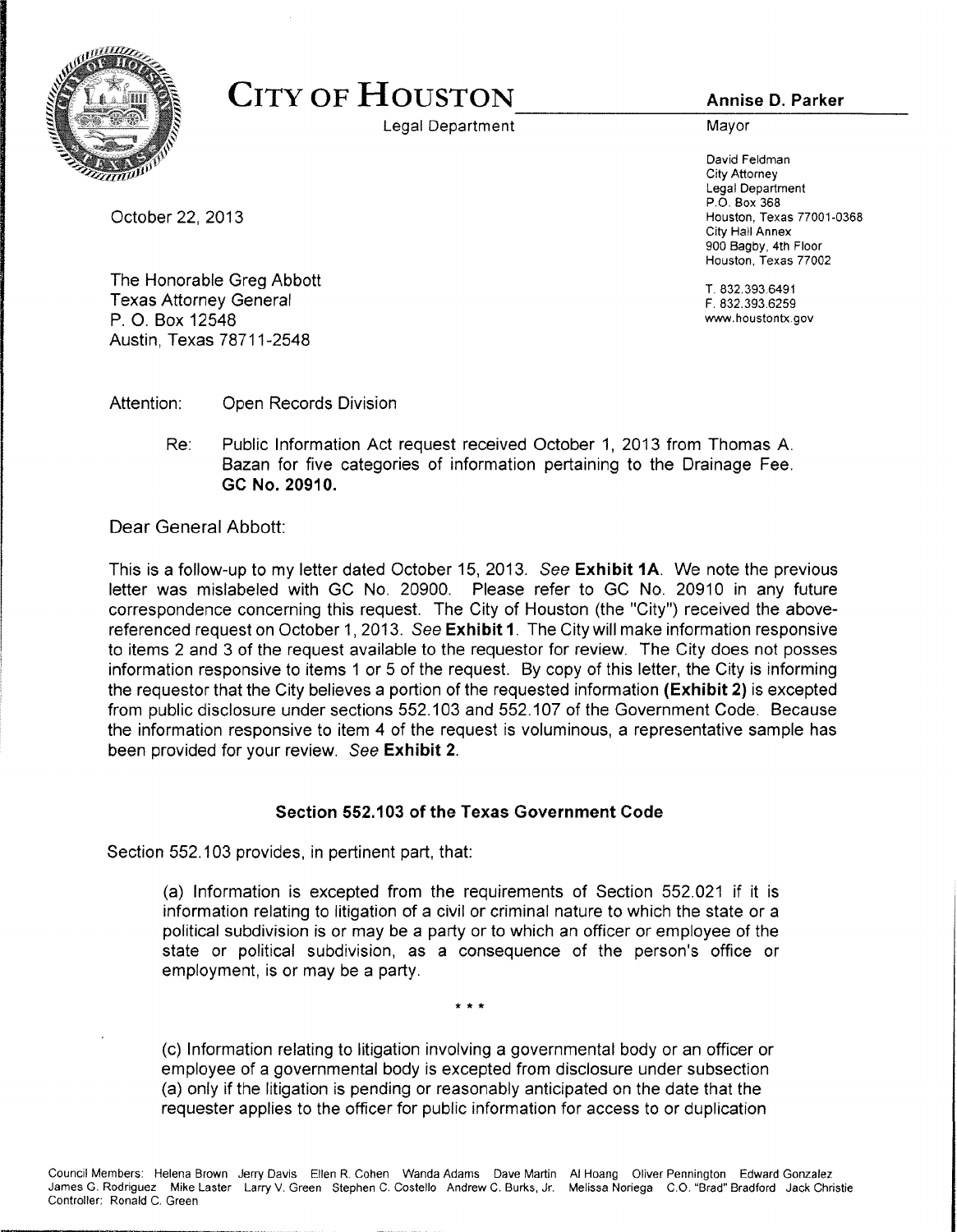## of the information.

Gov'T CODE § 552.103(a), (c). To secure the protection of section 552.103(a), a governmental body must demonstrate that requested information "relates" to a pending or reasonably anticipated judicial or quasi-judicial proceeding. Open Records Decision No. 588 (1991). To show the applicability of section 552.103(a), the City must demonstrate that (1) litigation is pending or reasonably anticipated, and (2) the information at issue relates to that litigation. Heard v. Houston Post Co., 684 S.W.2d 210 (Tex. App.-Houston[1st Dist.] 1984, writ ref'd n.r.e.). The City must meet both prongs of this test for information to be excepted under section 552.103(a).

On the date the City received the instant request for information, the City was involved in two pending cases styled Little Nell Apartments Ltd. P'ship v. City of Houston, cause no 2012-09885, in the 129th Judicial District Court of Harris County, Texas, and Houston Belt & Terminal Ry. Co. v. City of Houston, cause no 2012-62909, in the 61st Judicial District Court of Harris County, Texas. See **Exhibits** 2A **and** 2B, which are not responsive to the instant request. Because litigation was pending at the time the City received the request, the City fulfills the first prong for withholding the information at issue under section 552.103.

The responsive information relates directly to the basis of the ongoing litigation, fulfilling the second prong of the test. The responsive information pertains to City Ordinance No. 2011-254, which concerns city drainage. This ordinance is the subject of both of the above referenced cases. The information contained in **Exhibit 2** will likely be used in litigation by an opposing party. As such, the release of the responsive information would hurt the City's ability to protect its position in the pending litigation. Because litigation was pending against the City at the time the request was received, and the responsive information directly pertains to that litigation, the City believes that it may withhold **Exhibit** 2 from public disclosure pursuant to section 552.103 of the Government Code.

## **Section 552.107 of the Texas Government Code**

Additionally, the City believes **Exhibit 2** is protected under section 552.107(1) of the Texas Government Code, which protects information coming within the attorney-client privilege. When asserting the attorney-client privilege, a governmental body has the burden of providing the necessary facts to demonstrate the elements of the privilege in order to withhold the information at issue. Open Records Decision No. 676 at 6-7 (2002). First, a governmental body must demonstrate that the information constitutes or documents a communication. Id. at 7. Second, the communication must have been made "for the purpose of facilitating the rendition of professional legal services" to the client governmental body. Tex. R. Evid. 503(b)(1). Third, the privilege applies only to communications between or among clients, client representatives, lawyers, and lawyer representatives. Tex. R. Evid. 503(b)(1). Lastly, the attorney-client privilege applies only to a confidential communication, id., meaning it was "not intended to be disclosed to third persons other than those to whom disclosure is made in furtherance of the rendition of professional legal services to the client or those reasonably necessary for the transmission of the communication." Tex. R. Evid. 503(a)(5).

Exhibit 2 consists of communications among City attorneys, City employees in their capacity as clients, and representatives of Renew/Rebuild Houston and the Houston Parks Board sharing a privity of interest with the City. See Exhibit **2C,** which is not responsive to the instant request. Renew/Rebuild Houston and the Houston Parks Board were created by City ordinances for the purpose of furthering specific City interests and so share a privity of interest with the City, See Exhibits 2D and 2E, which are not responsive to the instant request. The communications at